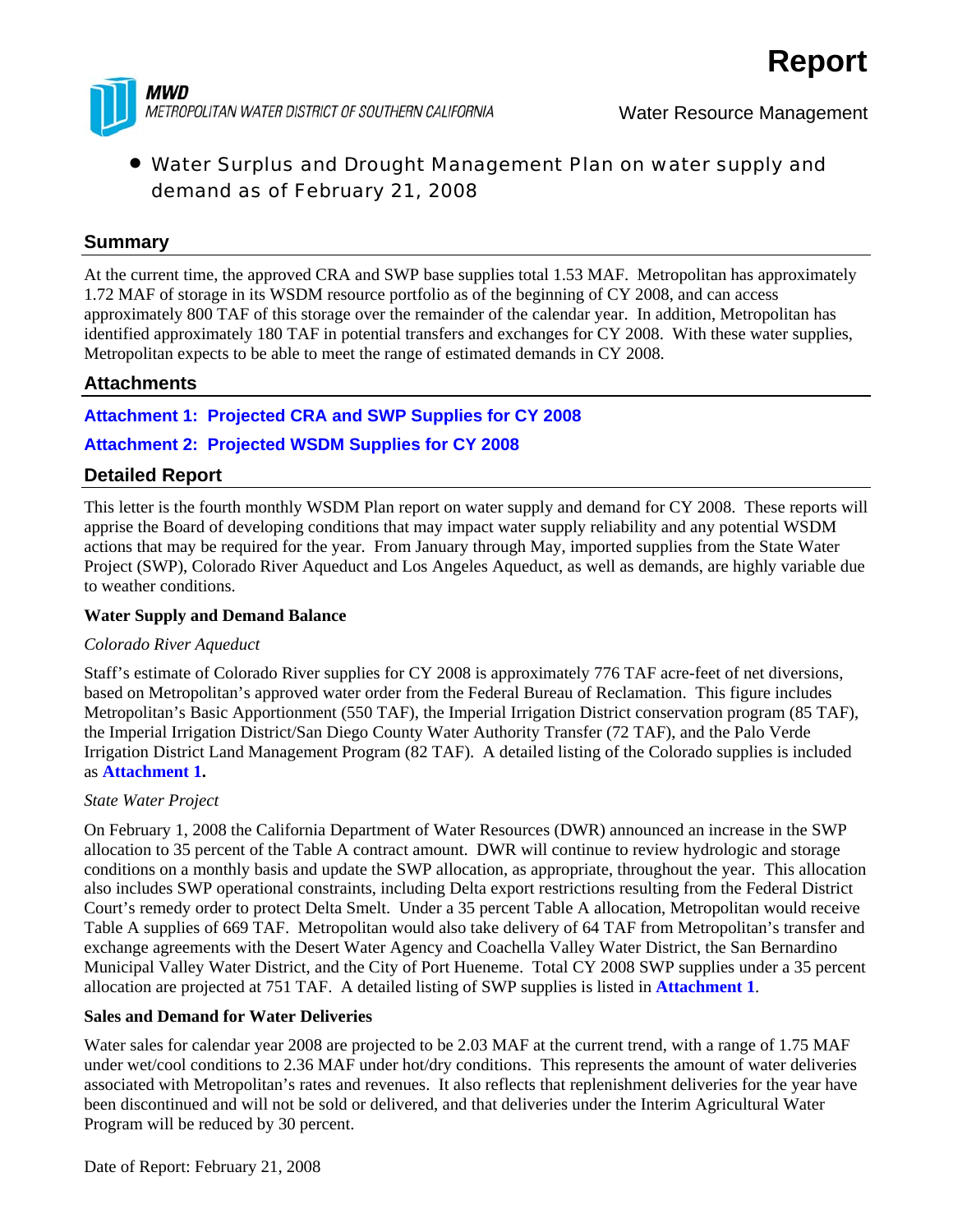## Board Report (Water Surplus and Drought Management Plan on water supply and demand as of February 21, 2008)

In addition to the 2.03 MAF of estimated sales, Metropolitan is also responsible for delivering water or meeting other delivery obligations. These delivery obligations include the Imperial Irrigation District/San Diego County Water Authority Transfer and the supplies from their canal lining projects, and adjustments for Metropolitan system losses. The total of the additional delivery obligations are approximately 168 TAF. Including these additional delivery obligations, total demands on Metropolitan for CY 2008 are expected to be 2.20 MAF at the current trend, with a range from the low of 1.92 MAF under wet/cool conditions to a high of 2.53 MAF under hot/dry conditions. The total demands do not include the obligation to deliver water as part of the exchange with Desert Water Agency and Coachella Valley Water District (DWCV). At this time, Metropolitan intends to meet the obligation through water stored in the Advance Delivery Account agreement with those two agencies.



## **WSDM Supplies and Management Actions**

## *WSDM Storage Portfolio*

In addition to base CRA and SWP supplies, Metropolitan has approximately 1.72 MAF of storage in its WSDM resource portfolio as of the beginning of CY 2008. The available WSDM supplies and management actions for calendar year 2008 under a 30 percent and 60 percent SWP allocation range from 785 to 817 TAF. Detailed program level estimates of operational WSDM supplies for 2008 under those SWP allocations, along with projected storage levels, are shown in **Attachment 2**. The amounts shown for extraction availability are based on contract minimums of the programs. Metropolitan staff will continue to work cooperatively with Member Agency and other partners to ensure coordination and effective program management. **Attachment 2** also shows the programs under development and separates out emergency storage reserves in Metropolitan's reservoirs and shows the additional emergency storage available through DWR's storage. This more clearly differentiates dry-year storage availability for 2008 from emergency reserves. At this time, Metropolitan has access to approximately 674 TAF of emergency storage.

## *Transfers*

In November 2007, the Board authorized the General Manager to enter into an agreement with the State Water Project Contractors Authority to pursue up to 200,000 acre-feet of water transfer agreements with sellers located in the Sacramento and San Joaquin valleys for Calendar Year 2008. Staff is currently developing up to 100,000 acre-feet in the Sacramento Valley (which results in approximately 80,000 acre-feet net of delta conveyance losses), and up to 45,000 acre-feet in the San Joaquin Valley. In addition to these State Water Project transfers, staff will also be bringing forward for the Board's consideration a joint funding agreement for the Drop 2 Reservoir Project and an exchange agreement with the Southern Nevada Water Authority. These Colorado River transfers will produce a combined total of 55,000 acre-feet in Calendar Year 2008, bringing the total amount of transfers and exchanges identified for the year to 180,000 acre-feet.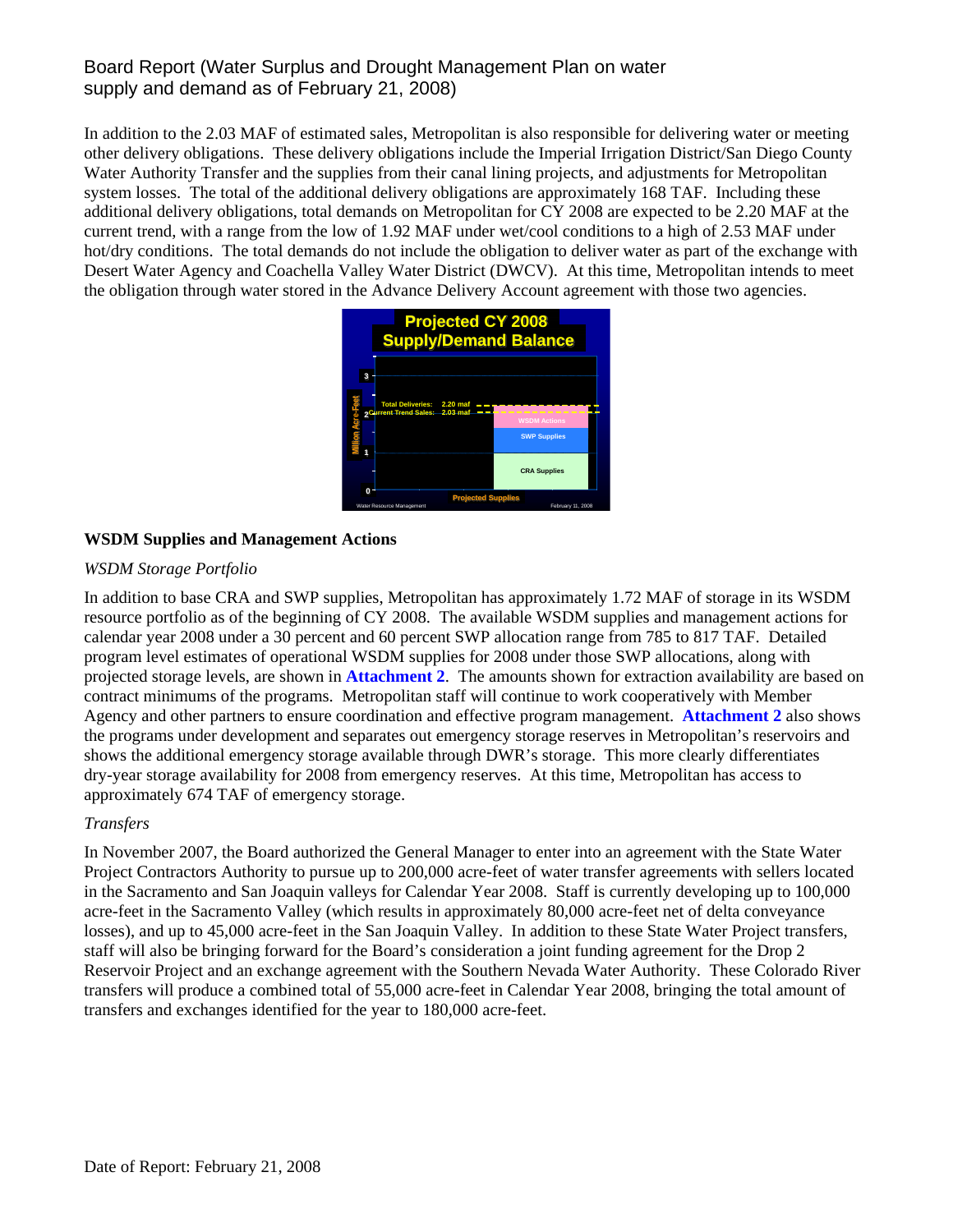| CY 2008 Projected CRA and SWP Supplies                    |           |  |  |  |  |  |
|-----------------------------------------------------------|-----------|--|--|--|--|--|
| <b>Colorado River Supplies</b>                            |           |  |  |  |  |  |
| <b>Basic Total Apportionment</b>                          | 550,000   |  |  |  |  |  |
| <b>IID-MWD Conservation</b>                               | 85,000    |  |  |  |  |  |
| SDCWA-IID & canal lining                                  | 71,500    |  |  |  |  |  |
| San Luis Rey Supplemental Water                           | 4,500     |  |  |  |  |  |
| Central Arizona storage recovery                          | 25,000    |  |  |  |  |  |
| Lower Colorado Water Supply Project                       | 6,741     |  |  |  |  |  |
| <b>PVID Land Fallowing</b>                                | 82,109    |  |  |  |  |  |
| MWD Water Budget Adjustment                               | $-49,266$ |  |  |  |  |  |
| $-45,834$<br>Priority 1,2, and 3b                         |           |  |  |  |  |  |
| <b>Imperial ID</b><br>0                                   |           |  |  |  |  |  |
| Coachella Valley WD<br>Ω                                  |           |  |  |  |  |  |
| Misc and Indian PPR's<br>$-3,432$                         |           |  |  |  |  |  |
| <b>Colorado River Supplies Total</b>                      | 775,584   |  |  |  |  |  |
| <b>State Water Project Supplies</b>                       |           |  |  |  |  |  |
| Table A (35 percent allocation)                           | 669,025   |  |  |  |  |  |
| Desert Water/Coachella Valley exchange                    | 59,885    |  |  |  |  |  |
| San Bernardino Valley MWD Coordinated Operation Agreement | 20,000    |  |  |  |  |  |
| Port Hueneme Agreement                                    | 1,850     |  |  |  |  |  |
| <b>State Water Project Supplies Total</b>                 | 750,760   |  |  |  |  |  |
| <b>Total</b>                                              | 1,526,344 |  |  |  |  |  |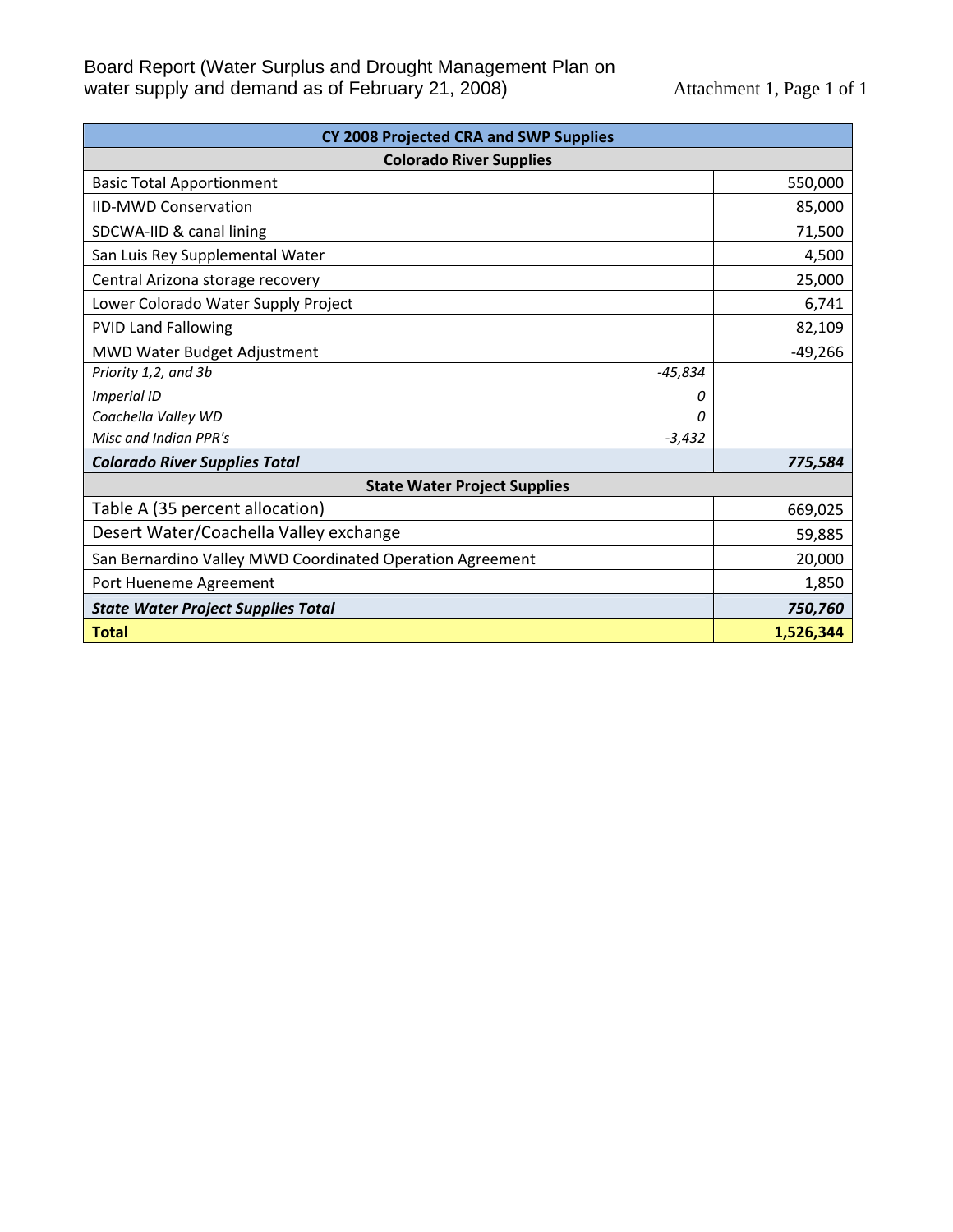## **Projected WSDM Supplies for CY 2008**

|                                                                                                                 |                                   | <b>Amount</b><br><b>Available at</b> | <b>Amount</b>           |                    |  |  |  |
|-----------------------------------------------------------------------------------------------------------------|-----------------------------------|--------------------------------------|-------------------------|--------------------|--|--|--|
|                                                                                                                 | 1/1/2008 Storage                  | <b>30% SWP</b>                       | <b>Available at 60%</b> | <b>CY 2008 Put</b> |  |  |  |
| <b>SWP Allocation</b><br><b>Levels</b><br><b>Allocation</b><br>Program<br><b>Capacity</b><br><b>CRA Storage</b> |                                   |                                      |                         |                    |  |  |  |
| Advance Delivery Account (DWCV) *                                                                               | 121,400                           | 0                                    | 0                       | 150,000            |  |  |  |
| Lake Mead ICS Account                                                                                           | 23,100                            | 23,100                               | 23,100                  | 200,000            |  |  |  |
| Central Arizona Underground Storage                                                                             |                                   |                                      |                         |                    |  |  |  |
| Demonstration Project *                                                                                         | 64,100                            | 0                                    | 0                       | 0                  |  |  |  |
| <b>Subtotal</b>                                                                                                 | 208,600                           | 23,100                               | 23,100                  | 350,000            |  |  |  |
|                                                                                                                 | <b>SWP Storage</b>                |                                      |                         |                    |  |  |  |
| <b>EWA Wet/Dry Exchange</b>                                                                                     | 50,000                            | 50,000                               | 50,000                  |                    |  |  |  |
| Arvin Edison Storage Program                                                                                    | 189,400                           | 40,000                               | 40,000                  | 45,000             |  |  |  |
| Semitropic Storage Program                                                                                      | 250,300                           | 140,589                              | 156,864                 | 31,675             |  |  |  |
| Kern Delta Storage Program                                                                                      | 31,300                            | 10,000                               | 10,000                  | 55,000             |  |  |  |
| SBVMWD Coord. Operating Agmt.                                                                                   | 50,000                            | 15,000                               | 15,000                  | 0                  |  |  |  |
| Mojave Storage Program                                                                                          | 18,900                            | 3,250                                | 18,900                  | 0                  |  |  |  |
| Castaic Lake (Flex Storage)                                                                                     | 138,600                           | 138,600                              | 138,600                 | 15,400             |  |  |  |
| Lake Perris (Flex Storage)                                                                                      | 65,000                            | 65,000                               | 65,000                  | 0                  |  |  |  |
| <b>Subtotal</b>                                                                                                 | 793,500                           | 462,439                              | 494,364                 | 147,075            |  |  |  |
|                                                                                                                 | <b>In-Region Dry-Year Storage</b> |                                      |                         |                    |  |  |  |
| Diamond Valley Lake                                                                                             | 390,100                           | 200,000                              | 200,000                 | 213,000            |  |  |  |
| Lake Mathews & Lake Skinner                                                                                     | 27,200                            | 27,200                               | 27,200                  | 86,500             |  |  |  |
|                                                                                                                 |                                   | Up to stored                         | Up to stored            |                    |  |  |  |
| Cyclic - USG                                                                                                    | 48,300                            | volume<br>Up to stored               | volume<br>Up to stored  | 0                  |  |  |  |
| Cyclic - PM (Three Valleys)                                                                                     | 15,300                            | volume                               | volume                  | $\mathbf 0$        |  |  |  |
| Cyclic - IEUA (Chino Basin)                                                                                     | 0                                 | 0                                    | 0                       | 0                  |  |  |  |
| Conj. Use - IEUA/TVMWD (Chino Basin)                                                                            | 88,000                            | 24,750                               | 24,750                  | 12,000             |  |  |  |
| Conj. Use - Long Beach (Cent. Basin)                                                                            | 9,800                             | 4,300                                | 4,300                   | 3,250              |  |  |  |
| Conj. Use - Long Beach (Lakewood)                                                                               | 1,800                             | 1,000                                | 1,000                   | 900                |  |  |  |
| Conj. Use - Foothill (Raymond and Monkhill)                                                                     | 3,400                             | 2,500                                | 2,500                   | 2,250              |  |  |  |
| Conj. Use - Calleguas (N. Las Posas)                                                                            | 59,700                            | 10,000                               | 10,000                  | 0                  |  |  |  |
| Conj. Use - MWDOC (Orange County Basin)                                                                         | 49,700                            | 11,000                               | 11,000                  | 15,000             |  |  |  |
| Conj. Use - Three Valleys (Live Oak)                                                                            | 700                               | 700                                  | 700                     | 750                |  |  |  |
| Conj. Use - Three Valleys (upper Claremont)                                                                     | 0                                 | 0                                    | 0                       | 750                |  |  |  |
| Conj. Use - Compton                                                                                             | 1,100                             | 300                                  | 300                     | $\mathbf 0$        |  |  |  |
| Conj. Use - Western                                                                                             | 400                               | 400                                  | 400                     | 3,000              |  |  |  |
| Supplemental Storage Program (Los Angeles)                                                                      | 20,000                            | 10,000                               | 10,000                  | 0                  |  |  |  |
| Supplemental Storage Program (MWDOC)                                                                            | 7,000                             | 7,000                                | 7,000                   |                    |  |  |  |
| <b>Subtotal</b>                                                                                                 | 722,500                           | 299,150                              | 299,150                 | 337,400            |  |  |  |
| <b>Total</b>                                                                                                    | 1,724,600                         | 784,689                              | 816,614                 | 834,475            |  |  |  |

\*Both DWCV and the Central Arizona amounts have been shown as zero because they have been accounted for already in base supplies.